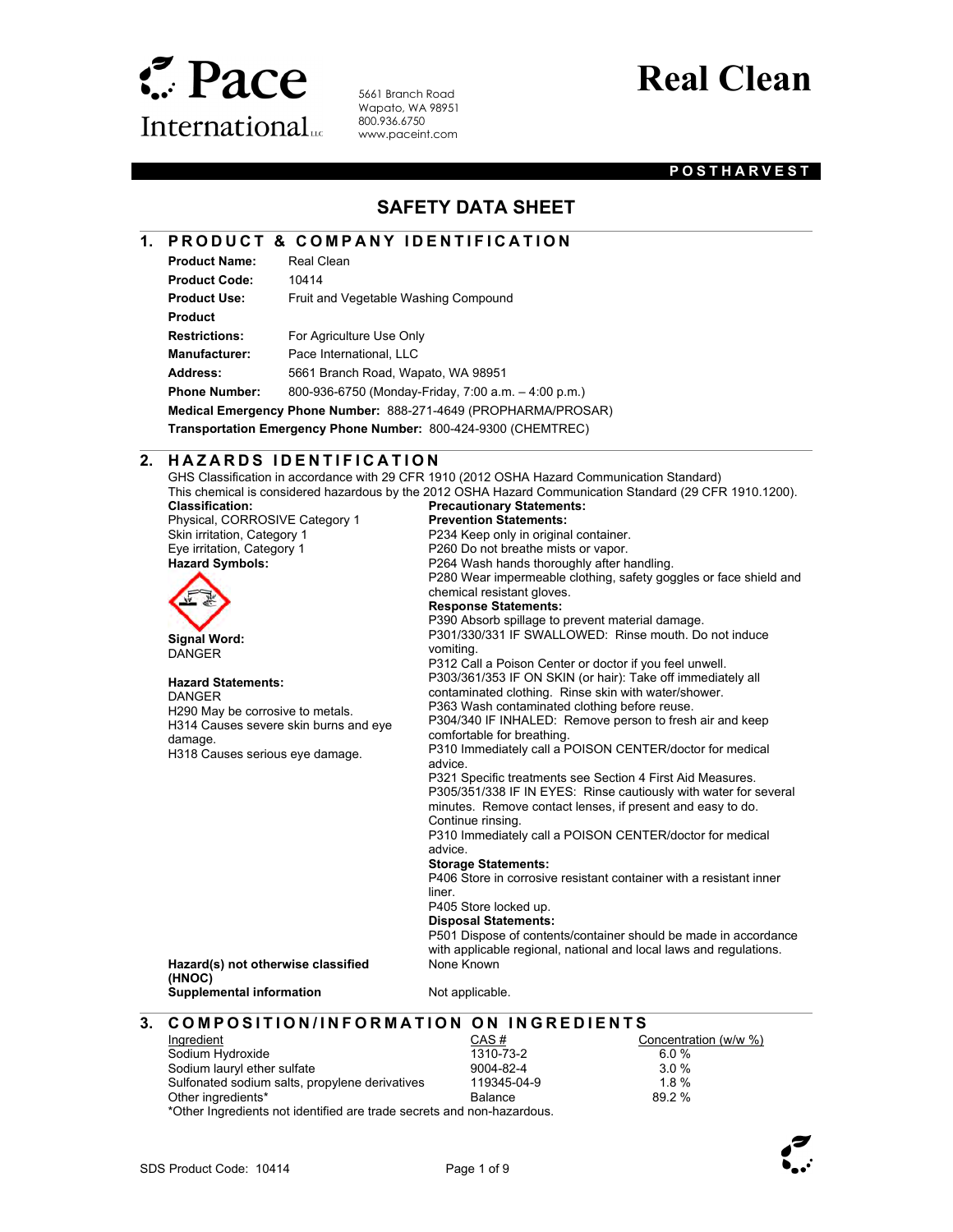$\overline{\phantom{a}}$ 

 $\overline{\phantom{a}}$ 

l

#### **4. FIRST AID MEASURES General Advice:**  Ensure that medical personnel are aware of the material(s) involved, and take precautions to protect themselves. Have the product container, label or Safety Data Sheet with you when calling a poison control center or physician, or going for treatment. You may also contact PROPHARMA (PROSAR) 1-888-271-4649 for emergency medical treatment information. **If on Skin (or hair):** Take off immediately all contaminated clothing. Wash skin with plenty of soap and water. Wash contaminated clothing before reuse. **If in Eyes:** Hold eye open and rinse cautiously with water for 15 – 20 minutes. Remove contact lenses after the first 5 minutes if present and easy to do, then continue rinsing eye. Immediately call a POISON CENTER/doctor for medical advice. **If Swallowed:** Rinse mouth. Do not induce vomiting. Call a Poison Center or doctor if you feel unwell.<br>**If Inhaled:** Remove person to fresh air and keep comfortable for breathing. Immediately call a POIS **If Inhaled:** Remove person to fresh air and keep comfortable for breathing. Immediately call a POISON CENTER/doctor for medical advice. **Most important Symptoms / effects, acute and Delayed:**  Burning pain and severe corrosive skin damage. Causes serious eye damage. Symptoms may include stinging, tearing, redness, swelling, and blurred vision. Permanent eye damage including blindness could result. **Indication of any immediate medical attention and special treatment needed:**  Treat patient symptomatically.

#### **5. FIRE FIGHTING MEASURES**

| <b>Suitable Extinguishing Media:</b>                 | Not flammable. Use any means suitable for extinguishing surrounding fire.<br>Water spray may be used to keep fire exposed containers cool. |
|------------------------------------------------------|--------------------------------------------------------------------------------------------------------------------------------------------|
| <b>Unsuitable Extinguishing</b><br>Media:            | Not available.                                                                                                                             |
| <b>Special Hazards Arising from</b><br>the Chemical: | During fire, gases hazardous to health may be formed.                                                                                      |
| <b>Special Protective Equipment /</b>                | Firefighters should wear full protective clothing including self-contained                                                                 |
| <b>Precautions for Firefighters:</b>                 | breathing apparatus.                                                                                                                       |
| Fire-fighting<br>equipment/instructions              | Move containers from fire area if you can do so without risk.                                                                              |
| <b>Specific methods</b>                              | Use standard firefighting procedures and consider the hazards of other<br>involved materials.                                              |
| <b>Hazardous combustion</b><br>products              | May include and are not limited to: Oxides of carbon. Oxides of sulfur.                                                                    |

### **6. ACCIDENTAL RELEASE MEASURES**

| <b>Personal Precautions.</b><br><b>Protective Equipment and</b><br><b>Emergency procedures:</b> | Keep unnecessary personnel away. Keep people away from and upwind of<br>spill/leak. Wear appropriate protective equipment and clothing during clean-<br>up. Do not breathe mist or vapor. Do not touch damaged containers or spilled<br>material unless wearing appropriate protective clothing. Ensure adequate<br>ventilation. Local authorities should be advised if significant spillages cannot<br>be contained. For personal protection, see section 8 of the SDS.                                                                                  |
|-------------------------------------------------------------------------------------------------|-----------------------------------------------------------------------------------------------------------------------------------------------------------------------------------------------------------------------------------------------------------------------------------------------------------------------------------------------------------------------------------------------------------------------------------------------------------------------------------------------------------------------------------------------------------|
| <b>Methods and materials for</b><br>containment and cleaning up:                                | Stop leak if you can do so without risk. This product is miscible in water. Dike<br>the spilled material, where this is possible. Cover with plastic sheet to prevent<br>spreading. Absorb in vermiculite, dry sand or earth and place into containers.<br>Never return spills to original containers for re-use. Clean surface thoroughly<br>to remove residual contamination. Following product recovery, flush area with<br>water. Prevent entry into waterways, sewer, basements or confined areas. For<br>waste disposal, see section 13 of the SDS. |
| <b>Environmental precautions:</b>                                                               | Do not discharge into lakes, streams, ponds or public waters.                                                                                                                                                                                                                                                                                                                                                                                                                                                                                             |

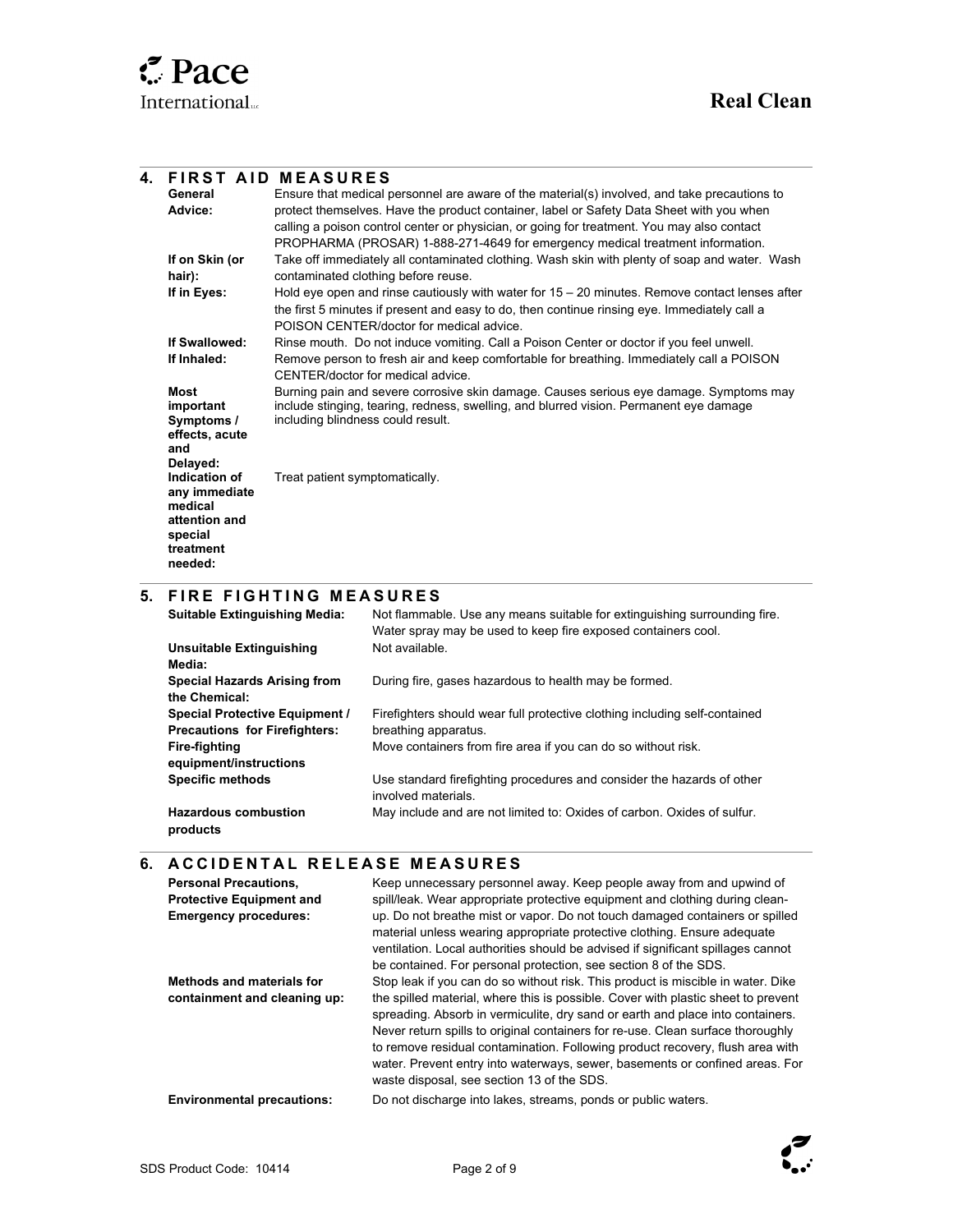| 7. | <b>HANDLING &amp; STORAGE</b>                                                   |                                |                                                                                                                                                          |                                                                     |
|----|---------------------------------------------------------------------------------|--------------------------------|----------------------------------------------------------------------------------------------------------------------------------------------------------|---------------------------------------------------------------------|
|    | <b>Precautions for</b>                                                          |                                | Use good industrial hygiene practices in handling this material.                                                                                         |                                                                     |
|    | safe handling:                                                                  |                                | DO NOT get in eyes, on skin or clothing.                                                                                                                 |                                                                     |
|    |                                                                                 | Do not breathe mist or vapor.  |                                                                                                                                                          |                                                                     |
|    |                                                                                 | Keep container tightly closed. |                                                                                                                                                          |                                                                     |
|    |                                                                                 |                                | Wear appropriate personal protective equipment.                                                                                                          |                                                                     |
|    |                                                                                 |                                | Wash thoroughly after handling.                                                                                                                          |                                                                     |
|    |                                                                                 |                                | When using do not eat, drink, or smoke.                                                                                                                  |                                                                     |
|    | <b>Conditions for safe</b>                                                      | Store locked up.               |                                                                                                                                                          |                                                                     |
|    | storage, including                                                              |                                | Store in a cool, dry, well-ventilated place not below $45^{\circ}F$ (7 $^{\circ}C$ )                                                                     |                                                                     |
|    | any                                                                             |                                | Store in a corrosion resistant container with a resistant inner liner.                                                                                   |                                                                     |
|    | incompatibilities:                                                              |                                | Store away from incompatible materials (see Section 10 of the SDS).                                                                                      |                                                                     |
|    |                                                                                 | Keep out of reach of children. |                                                                                                                                                          |                                                                     |
|    |                                                                                 |                                |                                                                                                                                                          |                                                                     |
| 8. |                                                                                 |                                | <b>EXPOSURE CONTROLS/PERSONAL PROTECTION</b>                                                                                                             |                                                                     |
|    |                                                                                 |                                | US. OSHA Table Z-1 Limits for Air Contaminants (29 CFR 1910.1000)                                                                                        |                                                                     |
|    | <b>Components</b><br>Sodium hydroxide (CAS 1310-73-2)                           |                                | <b>Type</b><br>PEL                                                                                                                                       | Value<br>$2$ mg/m $3$                                               |
|    | <b>US. ACGIH Threshold Limit Values</b>                                         |                                |                                                                                                                                                          |                                                                     |
|    | <b>Components</b>                                                               |                                | <b>Type</b>                                                                                                                                              | Value                                                               |
|    | Sodium hydroxide (CAS 1310-73-2)                                                |                                | Ceiling                                                                                                                                                  | $2$ mg/m $3$                                                        |
|    | US. NIOSH: Pocket Guide to Chemical Hazards                                     |                                |                                                                                                                                                          |                                                                     |
|    | <b>Components</b>                                                               |                                | <b>Type</b>                                                                                                                                              | Value                                                               |
|    | Sodium hydroxide (CAS 1310-73-2)                                                |                                | Ceiling                                                                                                                                                  | $2$ mg/m $3$                                                        |
|    | US ACGIH Threshold Limit Values: Skin designation<br>1,4-Dioxane (CAS 123-91-1) |                                | Can be absorbed through the skin.                                                                                                                        |                                                                     |
|    |                                                                                 |                                | US. OSHA Table Z-1 Limits for Air Contaminants (29 CFR 1910.1000)                                                                                        |                                                                     |
|    | 1,4-Dioxane (CAS 123-91-1)                                                      |                                | Can be absorbed through the skin.                                                                                                                        |                                                                     |
|    | <b>Biological limit values</b>                                                  |                                | No biological exposure limits noted for the ingredient(s).                                                                                               |                                                                     |
|    | <b>Exposure guidelines</b>                                                      |                                | See above                                                                                                                                                |                                                                     |
|    | Appropriate engineering                                                         |                                |                                                                                                                                                          | Good general ventilation (typically 10 air changes per hour) should |
|    | controls                                                                        |                                | be used. Ventilation rates should be matched to conditions. If                                                                                           |                                                                     |
|    |                                                                                 |                                |                                                                                                                                                          | applicable, use process enclosures, local exhaust ventilation, or   |
|    |                                                                                 |                                | other engineering controls to maintain airborne levels below                                                                                             | recommended exposure limits. If exposure limits have not been       |
|    |                                                                                 |                                | established, maintain airborne levels to an acceptable level.                                                                                            |                                                                     |
|    |                                                                                 |                                |                                                                                                                                                          |                                                                     |
|    |                                                                                 |                                | Individual protection measures, such as personal protective equipment                                                                                    |                                                                     |
|    | <b>Eye/face protection</b>                                                      |                                | Wear chemical goggles or face shield. Eye fountain and washing facilities                                                                                |                                                                     |
|    |                                                                                 |                                | should be available.                                                                                                                                     |                                                                     |
|    | <b>Skin protection</b>                                                          |                                |                                                                                                                                                          |                                                                     |
|    | <b>Hand protection</b><br>Other                                                 |                                | Nitrile, neoprene, and vinyl (PVC) gloves or other impervious gloves.<br>If there is a potential for splashing or skin contact, wear impervious apron or |                                                                     |
|    |                                                                                 |                                | clothing.                                                                                                                                                |                                                                     |
|    | <b>Respiratory protection</b>                                                   |                                | If product is aerosolized or where exposure guideline levels may be                                                                                      |                                                                     |
|    |                                                                                 |                                | exceeded, use an approved NIOSH respirator, acid gas filter combination.                                                                                 |                                                                     |
|    |                                                                                 |                                | Respirator should be selected by and used under the direction of a trained                                                                               |                                                                     |
|    |                                                                                 |                                | health and safety professional following requirements found in OSHA's                                                                                    |                                                                     |
|    |                                                                                 |                                | respirator standard (29 CFR 1910.134)                                                                                                                    |                                                                     |
|    | <b>Thermal hazards</b>                                                          |                                | Not applicable.                                                                                                                                          |                                                                     |
|    | <b>General hygiene considerations</b>                                           |                                | Use good industrial hygiene practices in handling this material. When using<br>do not eat, drink, or smoke. Wash thoroughly after handling.              |                                                                     |

 $\overline{a}$ 



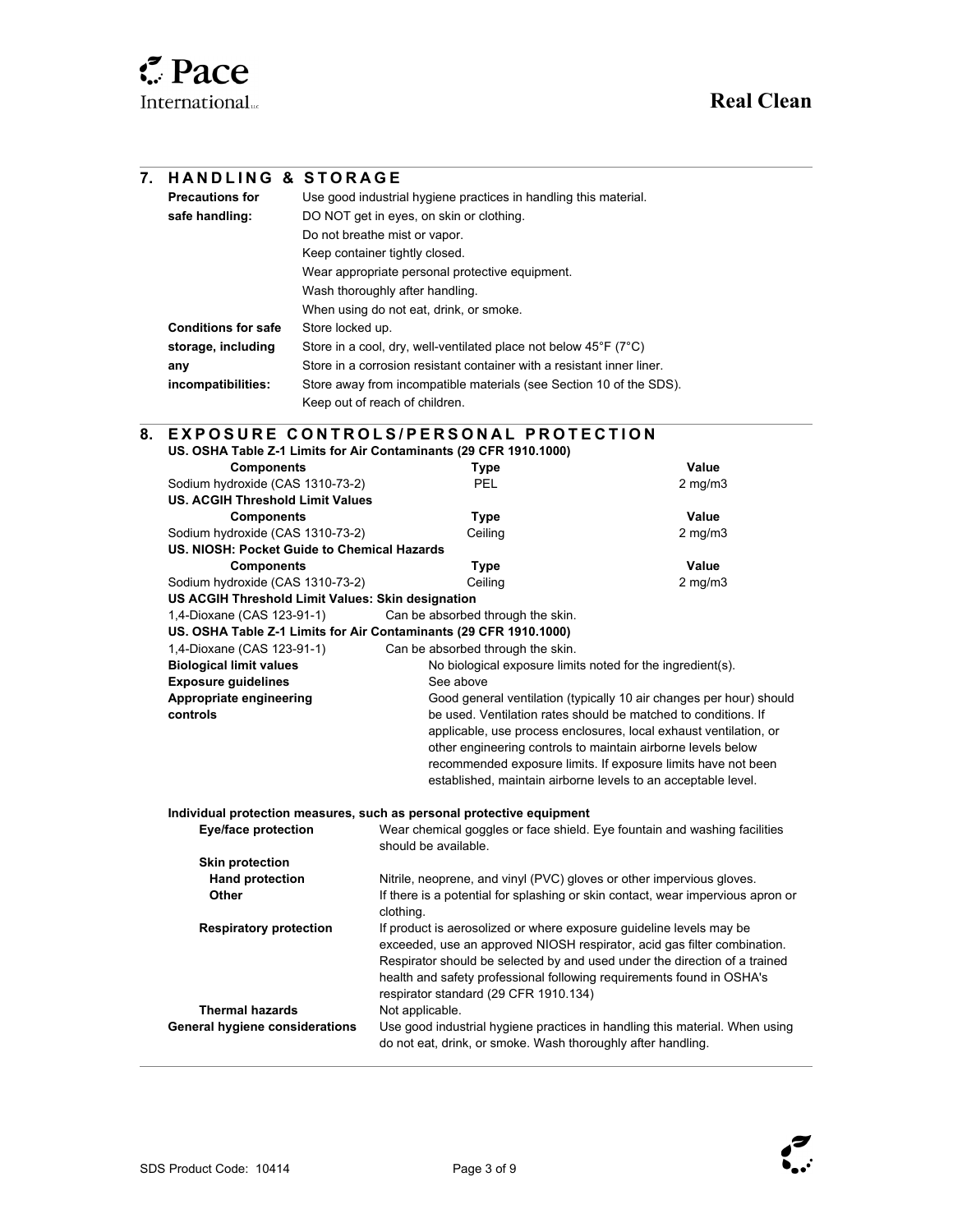#### **9. PHYSICAL & CHEMICAL PROPERTIES**

| <b>Physical state:</b>                      | Liguid                       | <b>Upper/Lower flammability</b><br>limits:         | Not available    |
|---------------------------------------------|------------------------------|----------------------------------------------------|------------------|
| Appearance / Color:                         | Clear light to dark<br>amber | Vapor pressure:                                    | Not available    |
| Odor:                                       | Mild                         | Vapor density: (air =1)                            | Not available    |
| Odor threshold:                             | Not available                | Specific Gravity: $(H2O = 1)$                      | 1.1375           |
| pH:                                         | 13.51                        | Solubility:                                        | Soluble in water |
| <b>Melting/Freezing point:</b>              | Not available                | <b>Partition coefficient</b><br>(n-octanol-water): | Not available    |
| Initial boiling point and<br>boiling range: | 212°F (100°C)                | Auto-ignition temperature:                         | Not available    |
| Pour point:                                 | Not available                | <b>Decomposition temperature:</b>                  | Not available    |
| Flash point:                                | $>$ 200°F (93°C)             | Viscosity:                                         | Not available    |
| <b>Evaporation rate:</b>                    | Not available                | <b>Explosive properties:</b>                       | Not explosive    |
| Flammability (solid, gas):                  | Not applicable               | <b>Oxidizing Properties:</b>                       | Not oxidizing    |

## **10. STABILITY & REACTIVITY**<br>Reactivity hazards: May be co

**Possibility of hazardous** 

 $\overline{a}$ 

 $\overline{a}$ 

May be corrosive to metals. This product may react with strong oxidizing agents.

Hazardous polymerization does not occur.

| reactions                                   |                                                                         |
|---------------------------------------------|-------------------------------------------------------------------------|
| <b>Chemical stability:</b>                  | Stable under recommended storage conditions.                            |
| <b>Conditions to avoid:</b>                 | Do not mix with other chemicals.                                        |
| Incompatible materials:                     | Strong acids. Strong oxidizing agents. Metals.                          |
| <b>Hazardous decomposition</b><br>products: | May include and are not limited to: Oxides of carbon. Oxides of sulfur. |

#### **11. T O X I C O L O G I C A L I N F O R M A T I O N**

**Routes of exposure** Eye, Skin contact, Inhalation, Ingestion. **Information on likely routes of exposure Ingestion** Causes digestive tract burns. May cause stomach distress, nausea or vomiting.  **Inhalation** May cause irritation to the respiratory system. Prolonged inhalation may be harmful.  **Skin corrosion / irritation:**  May cause chemical burns. Harmful contact may not cause immediate pain.  **Eye damage / irritation:**  Causes serious eye damage. **Symptoms related to the physical, chemical and toxicological characteristics**  Contact with this material may cause burns to the skin, eyes and mucous membranes. **Information on toxicological effects Acute toxicity Components Components Species Test Results** Sodium hydroxide (CAS 1310-73-2)  **Acute**  *Dermal*<br>**LD50** Not available *Inhalation*  Not available *Oral*  LD50 Not available Sodium lauryl ether sulfate (CAS 9004-82-4)  **Acute** *Dermal*  **Not available**  *Inhalation*  **Not available**  *Oral* LD50 Rat 1600 mg/kg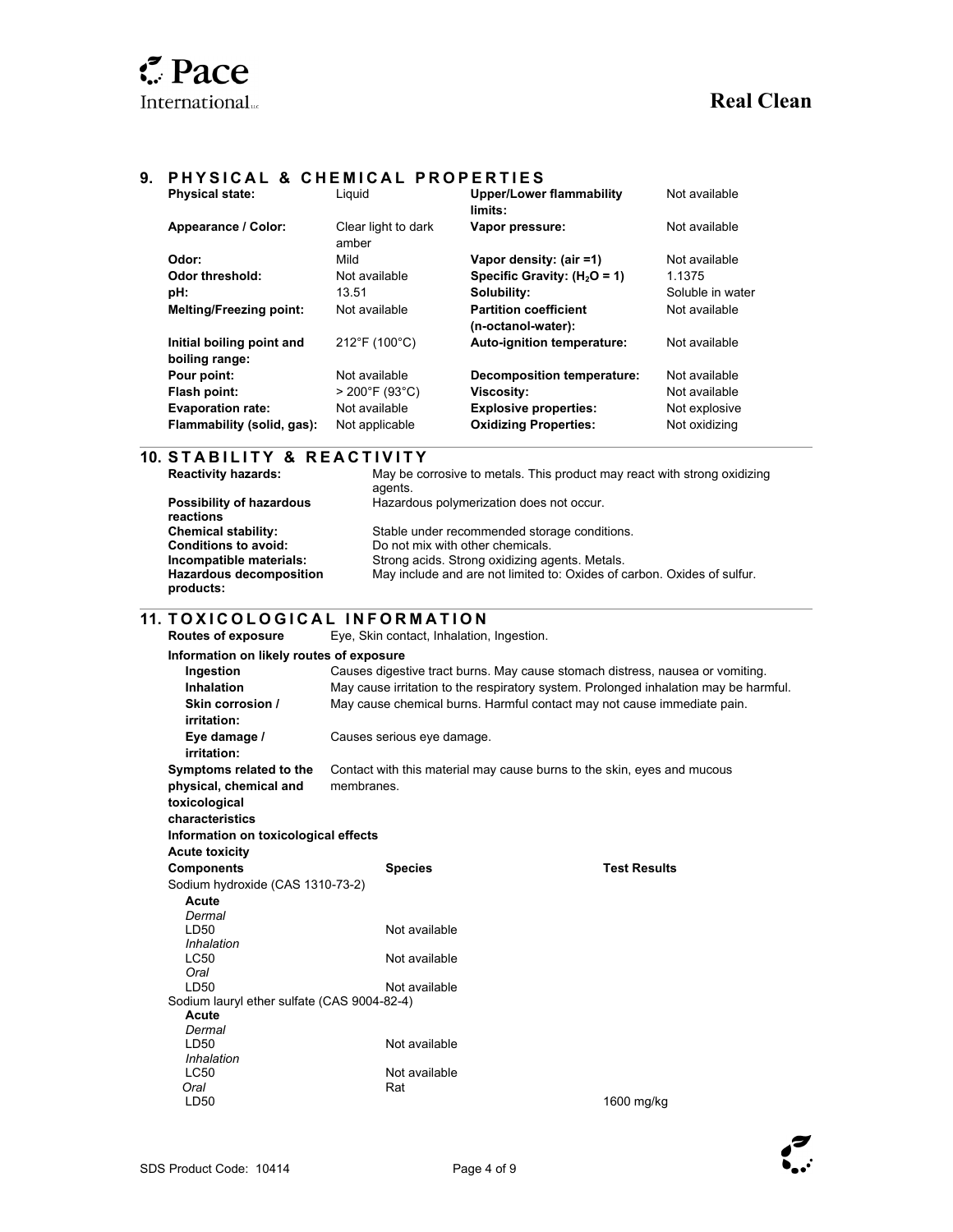

| Sulfonated sodium salts, propylene derivatives (CAS 119345-04-9)<br>Acute      |                               |                                                           |                                                                                   |
|--------------------------------------------------------------------------------|-------------------------------|-----------------------------------------------------------|-----------------------------------------------------------------------------------|
| Dermal                                                                         |                               |                                                           |                                                                                   |
| LD50                                                                           | Rabbit                        |                                                           | > 2000 mg/kg, 24 Hours, ECHA                                                      |
|                                                                                | Rat                           |                                                           | > 2000 mg/kg, 24 Hours, ECHA                                                      |
| Inhalation                                                                     |                               |                                                           |                                                                                   |
| LC50                                                                           | Not available                 |                                                           |                                                                                   |
| Oral                                                                           |                               |                                                           |                                                                                   |
| LD50                                                                           | Rat                           |                                                           | > 5000 mg/kg, ECHA                                                                |
|                                                                                |                               |                                                           | > 2000 mg/kg, ECHA                                                                |
| <b>Skin corrosion/irritation:</b>                                              |                               | Causes severe skin burns and eye damage.                  |                                                                                   |
| Serious eye damage/eye                                                         | Causes serious eye damage.    |                                                           |                                                                                   |
| Irritation:                                                                    |                               |                                                           |                                                                                   |
| <b>Respiratory sensitization:</b>                                              | Not a respiratory sensitizer. |                                                           |                                                                                   |
| <b>Skin sensitization:</b>                                                     |                               | This product is not expected to cause skin sensitization. |                                                                                   |
| Germ cell mutagenicity:                                                        |                               | Non-hazardous by WHMIS/OSHA criteria.                     |                                                                                   |
| Carcinogenicity:                                                               | See below.                    |                                                           |                                                                                   |
| <b>ACGIH Carcinogens</b>                                                       |                               |                                                           |                                                                                   |
| 1,4-Dioxane (CAS 123-91-1)                                                     |                               |                                                           | A3 Confirmed animal carcinogen with unknown relevance to humans.                  |
|                                                                                |                               |                                                           |                                                                                   |
| Ethylene Oxide (CAS 75-21-8)                                                   |                               | A2 Suspected human carcinogen.                            |                                                                                   |
| IARC Monographs. Overall Evaluation of Carcinogenicity                         |                               |                                                           |                                                                                   |
| 1,4-Dioxane (CAS 123-91-1)                                                     |                               |                                                           | Volume 11, Supplement 7, Volume 71 - 2B Possibly carcinogenic to humans.          |
| Ethanol (CAS 64-17-5)                                                          |                               |                                                           | Volume 44, Volume 96, Volume 100E, Volume 96, Volume 100E                         |
| Ethylene Oxide (CAS 75-21-8)                                                   |                               |                                                           | Volume 97, Volume 100F 1 Carcinogenic to humans.                                  |
| US - California Proposition 65 - CRT: Listed date/Carcinogenic substance       |                               |                                                           |                                                                                   |
| 1,4-Dioxane (CAS 123-91-1)                                                     |                               |                                                           |                                                                                   |
| Ethanol (CAS 64-17-5)                                                          |                               |                                                           |                                                                                   |
| Ethylene Oxide (CAS 75-21-8)                                                   |                               |                                                           |                                                                                   |
| US NTP Report on Carcinogens: Anticipated carcinogen                           |                               |                                                           |                                                                                   |
| 1,4-Dioxane (CAS 123-91-1)                                                     |                               |                                                           | Reasonably Anticipated to be a Human Carcinogen.                                  |
| US NTP Report on Carcinogens: Known carcinogen<br>Ethylene Oxide (CAS 75-21-8) |                               | Known To Be Human Carcinogen.                             |                                                                                   |
| US. OSHA Specifically Regulated Substances (29 CFR 1910.1001-1050)             |                               |                                                           |                                                                                   |
| Ethylene Oxide (CAS 75-21-8)                                                   |                               | Cancer                                                    |                                                                                   |
|                                                                                |                               |                                                           |                                                                                   |
|                                                                                |                               |                                                           |                                                                                   |
| <b>Reproductive toxicity:</b>                                                  |                               | hazardous by WHMIS/OSHA criteria.                         | This product is not expected to cause reproductive or developmental effects. Non- |
| Teratogenicity:                                                                |                               | Non-hazardous by WHMIS/OSHA criteria.                     |                                                                                   |
| Specific target organ                                                          | Not classified.               |                                                           |                                                                                   |
| toxicity -                                                                     |                               |                                                           |                                                                                   |
| single exposure:                                                               |                               |                                                           |                                                                                   |
| Specific target organ                                                          | Not classified.               |                                                           |                                                                                   |
| toxicity -                                                                     |                               |                                                           |                                                                                   |
| repeated exposure:                                                             |                               |                                                           |                                                                                   |
| <b>Aspiration hazard:</b><br><b>Chronic effects:</b>                           | Not classified.               | Prolonged inhalation may be harmful.                      |                                                                                   |

| <b>Ecotoxicity</b>               |                  | See below                                  |                              |
|----------------------------------|------------------|--------------------------------------------|------------------------------|
| Ecotoxicological data            |                  | <b>Species</b>                             | <b>Test Results</b>          |
| <b>Components</b>                |                  |                                            |                              |
| Sodium hydroxide (CAS 1310-73-2) |                  |                                            |                              |
| <b>Aquatic</b>                   |                  |                                            |                              |
| Crustacea                        | EC <sub>50</sub> | Water flea (Ceriodaphnia dubia)            | 34.59 - 47.13 mg/L, 48 hours |
| Fish                             | LC50             | Western mosquitofish (Gambusia<br>affinis) | 125 mg/L, 96 hours           |



 $\overline{12}$ .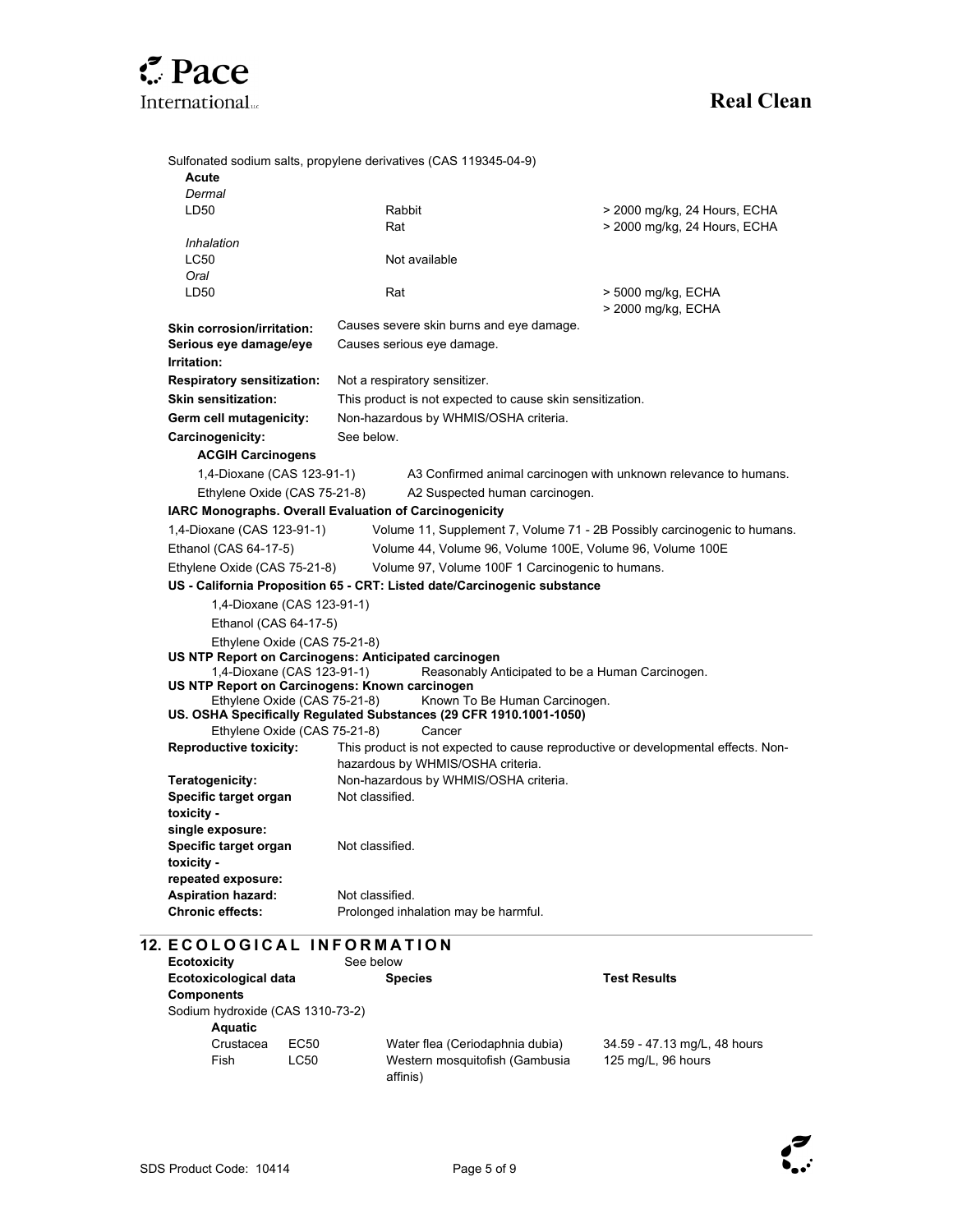

 $\overline{\phantom{a}}$ 

 $\overline{\phantom{a}}$ 

| Sodium lauryl ether sulfate (CAS 9004-82-4)<br>Aquatic          |                                                                                                                                                                                                                                                       |  |  |
|-----------------------------------------------------------------|-------------------------------------------------------------------------------------------------------------------------------------------------------------------------------------------------------------------------------------------------------|--|--|
| Crustacea<br>EC50                                               | Water flea (Ceriodaphnia dubia)<br>2.43 - 4.01 mg/L, 48 hours                                                                                                                                                                                         |  |  |
| Persistence/ degradability:<br><b>Bioaccumulative potential</b> | No data is available on the degradability of this product.                                                                                                                                                                                            |  |  |
| <b>Mobility in soil:</b>                                        | No data available.<br>Not available.<br>No other adverse environmental effects (e.g. ozone depletion, photochemical<br>ozone creation potential, endocrine disruption, global warming potential) are<br>expected from this component.                 |  |  |
| Mobility in general:                                            |                                                                                                                                                                                                                                                       |  |  |
| Other adverse effects:                                          |                                                                                                                                                                                                                                                       |  |  |
| 13. DISPOSAL CONSIDERATIONS                                     |                                                                                                                                                                                                                                                       |  |  |
| <b>Disposal methods:</b>                                        | Recover or recycle if possible. Do not discharge into sewers, lakes, streams, or<br>other bodies of water. Disposal should be made in accordance with applicable<br>regional, national and local laws and regulations. Consult appropriate regulatory |  |  |

|                            | regional, national and local laws and regulations. Consult appropriate regulatory                                 |
|----------------------------|-------------------------------------------------------------------------------------------------------------------|
|                            | officials for information on disposal, keeping in mind that local regulations may be                              |
|                            | more stringent than regional or national requirements.                                                            |
| Local disposal regulations | Dispose in accordance with all applicable regulations.                                                            |
| Hazardous waste code       | D002: Waste Corrosive material [pH <= 2 or = > 12.5, or corrosive to steel]                                       |
|                            | The waste code should be assigned in discussion between the user, the producer<br>and the waste disposal company. |
| Waste from residues /      | Dispose of in accordance with local regulations. Empty containers or liners may                                   |
| unused products            | retain some product residues. This material and its container must be disposed of                                 |
|                            | in a safe manner (see: Disposal instructions).                                                                    |
| Contaminated packaging     | Since emptied containers may retain product residue, follow label warnings even                                   |
|                            | after container is emptied. Empty containers should be taken to an approved waste                                 |
|                            | handling site for recycling or disposal.                                                                          |

#### **14. TRANSPORT INFORMATION**

|                             | DOT                                                                                   | <b>IMDG</b>    | IATA           |
|-----------------------------|---------------------------------------------------------------------------------------|----------------|----------------|
| UN number:                  | UN1824                                                                                | Not applicable | Not applicable |
| Proper shipping name:       | Corrosive liquid, basic,<br>inorganic, n.o.s. (sodium<br>hydroxide solution)          | Not regulated  | Not regulated  |
| Hazard class(es):           | 8                                                                                     | Not applicable | Not applicable |
| Packing group:              | н                                                                                     | Not applicable | Not applicable |
| <b>Marine Pollutant:</b>    | Not applicable                                                                        |                |                |
| <b>Special precautions:</b> | B <sub>2</sub> . IB <sub>2</sub> . N <sub>34</sub> . T <sub>7</sub> . TP <sub>2</sub> |                |                |
| Packaging exceptions:       | 154                                                                                   |                |                |
| <b>Packaging Non Bulk:</b>  | 202                                                                                   |                |                |
| <b>Packaging Bulk:</b>      | 242                                                                                   |                |                |

**15. R E G U L A T O R Y I N F O R M A T I O N US FEDERAL REGULATIONS**  This product is a "Hazardous Chemical" as defined by the OSHA Hazard Communication Standard, 29 CFR 1910.1200. **Clean Air Act (CAA) Section 112 Hazardous Air Pollutants (HAPs) List** 1,4-Dioxane (CAS 123-91-1) Listed Ethylene Oxide (CAS 75-21-8) Listed **Clean Air Act (CAA) Section 112(r) Accidental Release Prevention (40 CFR 68.130)**  Ethylene Oxide (CAS 75-21-8) Listed **TSCA Section 12(b) Export Notification (40 CFR 707, Subpt. D)** Not regulated. **CERCLA Hazardous Substance List (40 CFR 302.4)** 1,4-Dioxane (CAS 123-91-1) Listed Ethylene Oxide (CAS 75-21-8) Listed<br>Sodium hydroxide (CAS 1310-73-2) Listed Sodium hydroxide (CAS 1310-73-2) **US EPCRA Section 304 Extremely Haz. Subs. & CERCLA Haz. Subs.: Section 304 EHS reportable quantity** Ethylene Oxide (CAS 75-21-8) 10 LBS

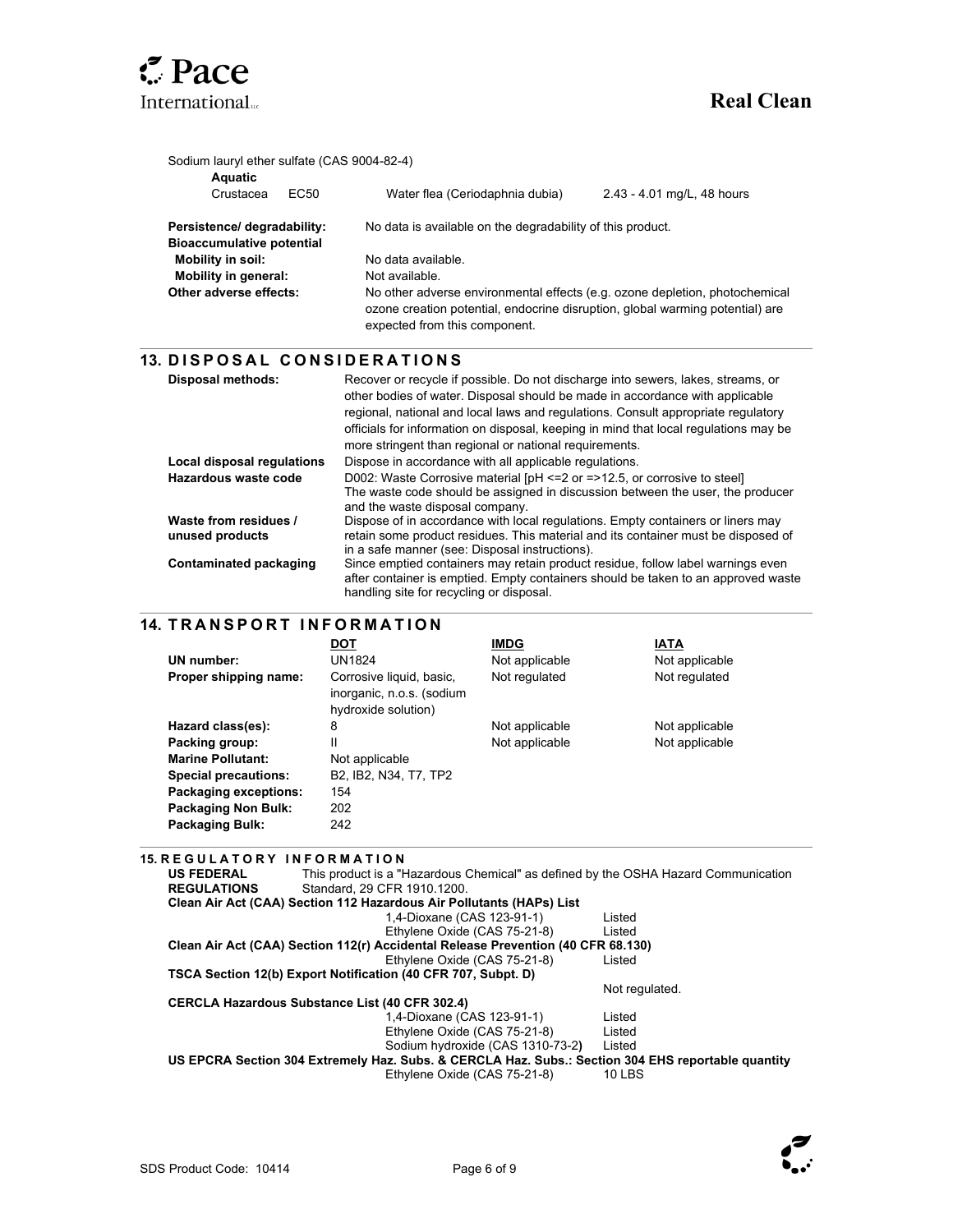

#### **US. OSHA Specifically Regulated Substances (29 CFR 1910.1001-1050)**

Ethylene Oxide (CAS 75-21-8) Cancer

|                                                                                   | Etrivierie Oxide (CAS 75-21-6)                             | Cancer<br><b>Reproductive Toxicity</b><br>Mutagenicity<br>Central Nervous System<br><b>Skin Sensitization</b><br>Eye irritation<br>Respiratory tract irritation<br>Acute toxicity<br>Flammability |
|-----------------------------------------------------------------------------------|------------------------------------------------------------|---------------------------------------------------------------------------------------------------------------------------------------------------------------------------------------------------|
| <b>Superfund Amendments and</b><br><b>Reauthorization Act of 1986</b><br>(SARA)   | <b>Hazard Categories</b>                                   | Immediate Hazard - Yes<br>Delayed Hazard - No<br>Fire Hazard - No<br>Pressure Hazard - No<br>Reactivity Hazard - No                                                                               |
| <b>SARA 302 Extremely hazardous substance</b>                                     |                                                            | No                                                                                                                                                                                                |
| SARA 311/312 Hazardous chemical                                                   |                                                            | No                                                                                                                                                                                                |
| SARA 313 (TRI reporting)                                                          |                                                            | Not regulated.                                                                                                                                                                                    |
| <b>US STATE REGULATIONS</b><br>US - California Hazardous Substances (Director's): |                                                            |                                                                                                                                                                                                   |
|                                                                                   | 1,4-Dioxane (CAS 123-91-1)                                 | Listed                                                                                                                                                                                            |
|                                                                                   | Ethanol (CAS 64-17-5)                                      | Listed                                                                                                                                                                                            |
|                                                                                   | Ethylene Oxide (CAS 75-21-8)                               | Listed                                                                                                                                                                                            |
|                                                                                   | Sodium hydroxide (CAS 1310-73-2)                           | Listed                                                                                                                                                                                            |
| US - Illinois Chemical Safety Act: Listed substance                               |                                                            |                                                                                                                                                                                                   |
|                                                                                   | 1,4-Dioxane (CAS 123-91-1)                                 | Listed                                                                                                                                                                                            |
|                                                                                   | Ethanol (CAS 64-17-5)                                      | Listed                                                                                                                                                                                            |
|                                                                                   | Ethylene Oxide (CAS 75-21-8)                               | Listed                                                                                                                                                                                            |
|                                                                                   | Sodium hydroxide (CAS 1310-73-2)                           | Listed                                                                                                                                                                                            |
| US - Louisiana Spill Reporting: Listed substance                                  |                                                            |                                                                                                                                                                                                   |
|                                                                                   | 1,4-Dioxane (CAS 123-91-1)                                 | Listed                                                                                                                                                                                            |
|                                                                                   | Ethanol (CAS 64-17-5)                                      | Listed                                                                                                                                                                                            |
|                                                                                   | Ethylene Oxide (CAS 75-21-8)                               | Listed                                                                                                                                                                                            |
|                                                                                   | Sodium hydroxide (CAS 1310-73-2)                           | Listed                                                                                                                                                                                            |
| US - Minnesota Haz Subs: Listed substance                                         |                                                            |                                                                                                                                                                                                   |
|                                                                                   | 1,4-Dioxane (CAS 123-91-1)                                 | Listed                                                                                                                                                                                            |
|                                                                                   | Ethanol (CAS 64-17-5)                                      | Listed                                                                                                                                                                                            |
|                                                                                   | Ethylene Oxide (CAS 75-21-8)                               | Listed                                                                                                                                                                                            |
|                                                                                   | Sodium hydroxide (CAS 1310-73-2)                           | Listed                                                                                                                                                                                            |
| US - New Jersey RTK - Substances: Listed substance                                | 1,4-Dioxane (CAS 123-91-1)                                 |                                                                                                                                                                                                   |
|                                                                                   | Ethanol (CAS 64-17-5)                                      | Listed                                                                                                                                                                                            |
|                                                                                   |                                                            | Listed                                                                                                                                                                                            |
|                                                                                   | Ethylene Oxide (CAS 75-21-8)                               | Listed                                                                                                                                                                                            |
|                                                                                   | Sodium hydroxide (CAS 1310-73-2)                           | Listed                                                                                                                                                                                            |
|                                                                                   | US - North Carolina Toxic Air Pollutants: Listed substance |                                                                                                                                                                                                   |
|                                                                                   | 1,4-Dioxane (CAS 123-91-1)                                 | Listed                                                                                                                                                                                            |
|                                                                                   | Ethylene Oxide (CAS 75-21-8)                               | Listed                                                                                                                                                                                            |
|                                                                                   | US – Pennsylvania RTK Hazardous Substance: Special Hazard  |                                                                                                                                                                                                   |
|                                                                                   | 1,4-Dioxane (CAS 123-91-1)                                 | Listed                                                                                                                                                                                            |
|                                                                                   | Ethylene Oxide (CAS 75-21-8)                               | Listed                                                                                                                                                                                            |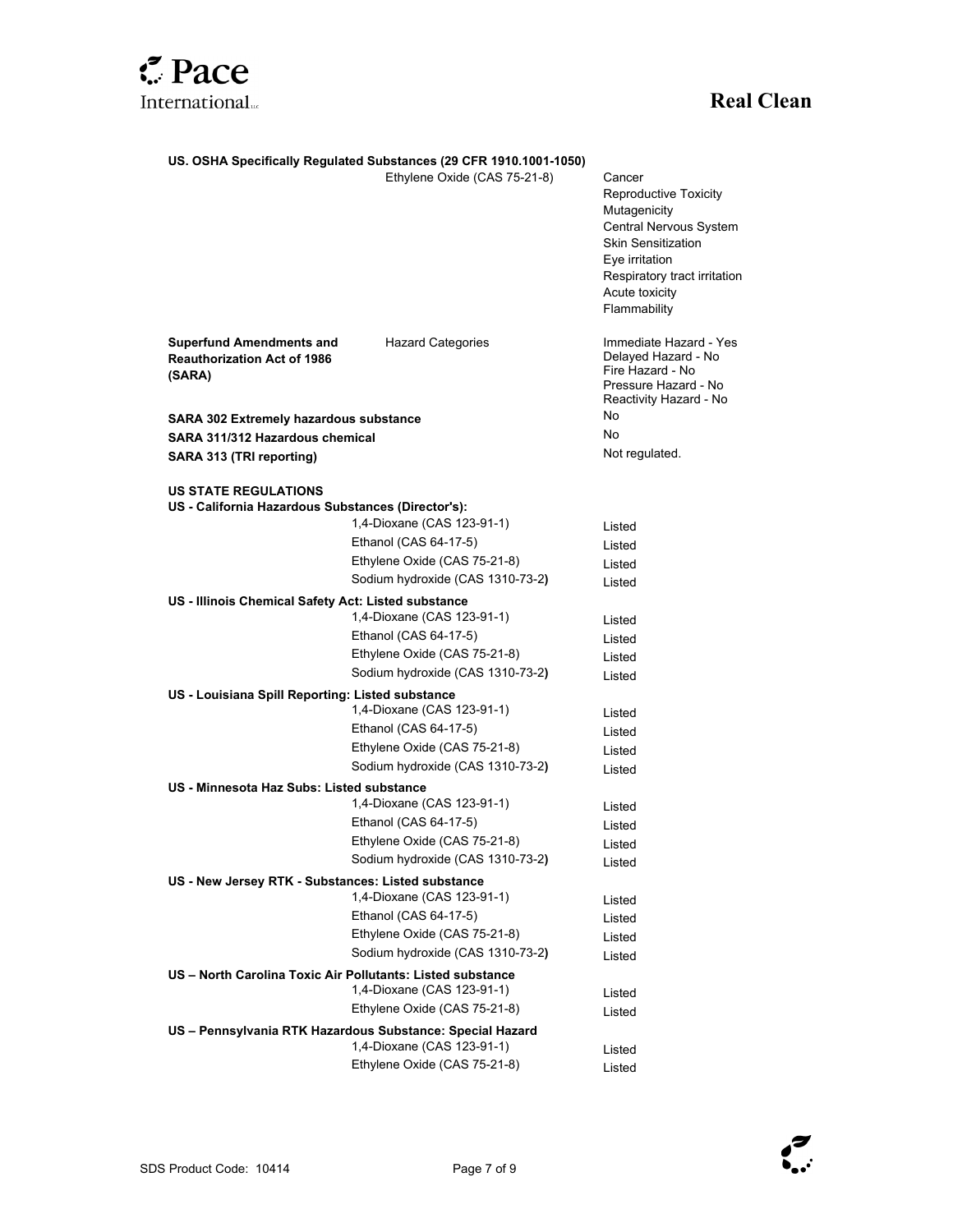

| US - Texas Effects Screening Levels: Listed substance |                                                                        |        |  |
|-------------------------------------------------------|------------------------------------------------------------------------|--------|--|
|                                                       | 1,4-Dioxane (CAS 123-91-1)                                             | Listed |  |
|                                                       | Alcohols, C12-15, ethoxylated (CAS<br>68131-39-5)                      |        |  |
|                                                       | Ethanol (CAS 64-17-5)                                                  | Listed |  |
|                                                       | Ethylene Oxide (CAS 75-21-8)                                           | Listed |  |
|                                                       | Sodium hydroxide (CAS 1310-73-2)                                       | Listed |  |
|                                                       | Sodium lauryl ether sulfate (CAS 9004-82-<br>4)                        | Listed |  |
|                                                       | Sulfonated sodium salts, propylene<br>deriatives (CAS 119345-04-9)     | Listed |  |
|                                                       | US - Washington Chemical of High Concern to Children: Listed Substance |        |  |
|                                                       | 1,4-Dioxane (CAS 123-91-1)                                             | Listed |  |
| US. Massachusetts RTK - Substance List                |                                                                        |        |  |
|                                                       | 1,4-Dioxane (CAS 123-91-1)                                             | Listed |  |
|                                                       | Ethanol (CAS 64-17-5)                                                  | Listed |  |
|                                                       | Ethylene Oxide (CAS 75-21-8)                                           | Listed |  |
|                                                       | Sodium hydroxide (CAS 1310-73-2)                                       | Listed |  |
| US. New Jersey Worker and Community Right-to-Know Act |                                                                        |        |  |
|                                                       | 1,4-Dioxane (CAS 123-91-1)                                             | Listed |  |
|                                                       | Ethylene Oxide (CAS 75-21-8)                                           | Listed |  |
|                                                       | US. Pennsylvania Worker and Community Right-to-Know Law                |        |  |
|                                                       | 1,4-Dioxane (CAS 123-91-1)                                             | Listed |  |
|                                                       | Ethanol (CAS 64-17-5)                                                  | Listed |  |
|                                                       | Ethylene Oxide (CAS 75-21-8)                                           | Listed |  |
|                                                       | Sodium hydroxide (CAS 1310-73-2)                                       | Listed |  |
| <b>US. Rhode Island RTK</b>                           |                                                                        |        |  |
|                                                       | 1,4-Dioxane (CAS 123-91-1)                                             | Listed |  |
|                                                       | Ethylene Oxide (CAS 75-21-8)                                           | Listed |  |
|                                                       | Sodium hydroxide (CAS 1310-73-2)                                       | Listed |  |

**US. California Proposition 65**



**WARNING:** This product can expose you to chemicals including 1,4-dioxane, which is known to the State of California to cause cancer, and Ethylene Oxide, which is known to the State of California to cause birth defects or other reproductive harm. For more information go to www.P65Warnings.ca.gov **US - California Proposition 65 - CRT: Listed date/Carcinogenic substance**

|                                                                              | 1,4-Dioxane (CAS 123-91-1)                                                                                        | Listed: January 1, 1988   |  |  |
|------------------------------------------------------------------------------|-------------------------------------------------------------------------------------------------------------------|---------------------------|--|--|
|                                                                              | Ethanol (CAS 64-17-5)                                                                                             | Listed: April 29, 2011    |  |  |
|                                                                              |                                                                                                                   | Listed: July 1, 1988      |  |  |
|                                                                              | Ethylene Oxide (CAS 75-21-8)                                                                                      | Listed: July 1, 1987      |  |  |
| US - California Proposition 65 - CRT: Listed date/Developmental toxin        |                                                                                                                   |                           |  |  |
|                                                                              | Ethanol (CAS 64-17-5)                                                                                             | Listed: October 1, 1987   |  |  |
|                                                                              | Ethylene Oxide (CAS 75-21-8)                                                                                      | Listed: August 7, 2009    |  |  |
| US - California Proposition 65 - CRT: Listed date/Female reproductive toxin  |                                                                                                                   |                           |  |  |
|                                                                              | Ethylene Oxide (CAS 75-21-8)                                                                                      | Listed: February 27, 1987 |  |  |
| US - California Proposition 65 - CRT: Listed date/Male reproductive toxin    |                                                                                                                   |                           |  |  |
|                                                                              | Ethylene Oxide (CAS 75-21-8)                                                                                      |                           |  |  |
| <b>Inventory status</b>                                                      |                                                                                                                   |                           |  |  |
| Country(s) or region                                                         | <b>Inventory name</b>                                                                                             | On inventory (yes/no)*    |  |  |
| Canada                                                                       | Domestic Substances List (DSL)                                                                                    | Yes                       |  |  |
| Canada                                                                       | Non-Domestic Substances List (NDSL)                                                                               | No.                       |  |  |
| Toxic Substances Control Act (TSCA) Inventory<br>United States & Puerto Rico |                                                                                                                   | Yes                       |  |  |
| governing country(s)                                                         | *A "Yes" indicates that all components of this product comply with the inventory requirements administered by the |                           |  |  |



l